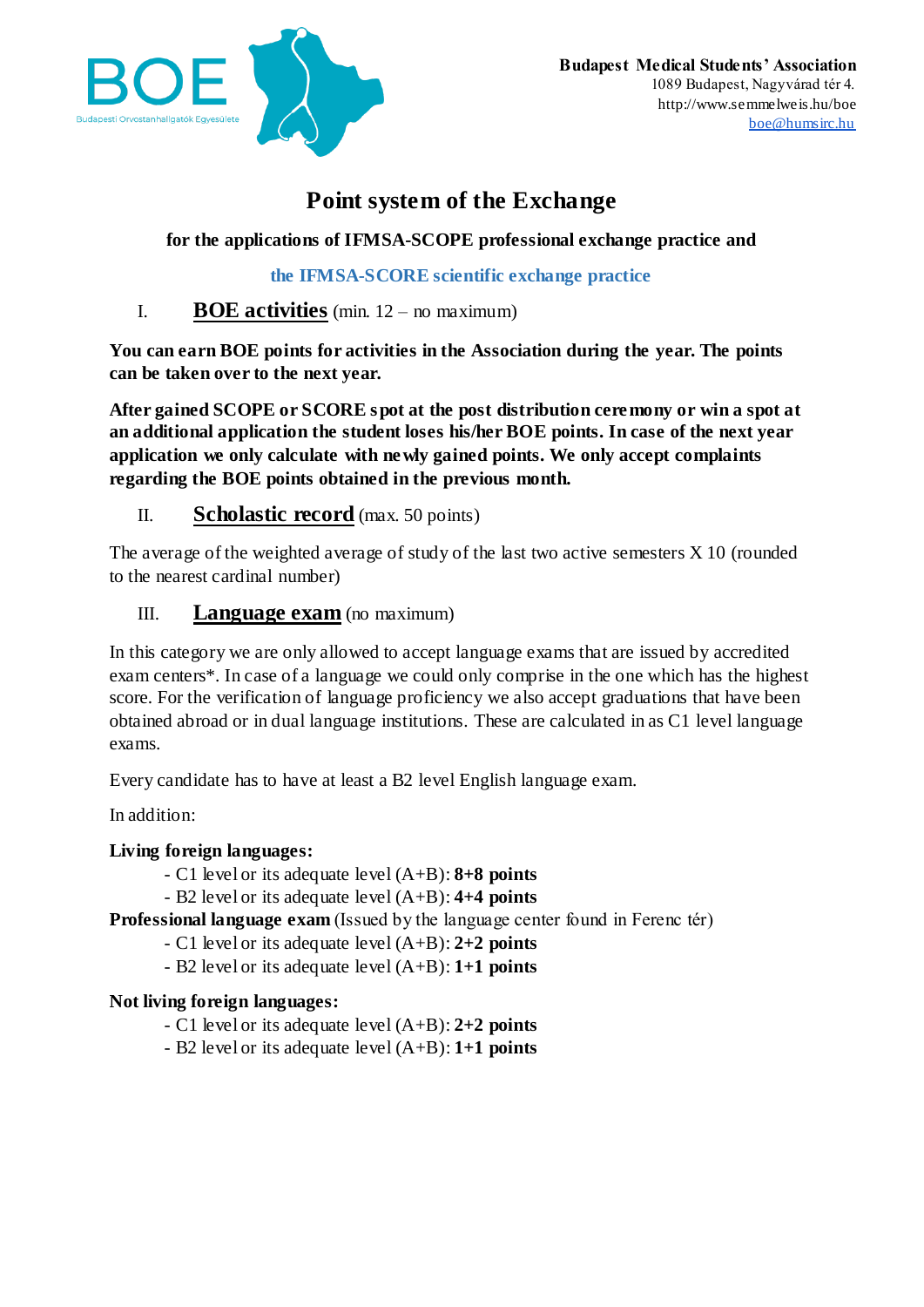

## **IV. Research, professional and public work**

**In case of a SCOPE application the maximum points that can be gained in this category is the 50% of points resulting from BOE activities.** 

**In case of SCORE application we double the points gained from the scientific work subcategory, moreover the maximum points that can be gained in this category is the 100% of points resulting from BOE activities**

#### **A) Research work:**

At least one semester of TDK work completed in institutions or clinics **2 points/semester (We are only able to accept warrants issued by the TDT)**

#### **Participation in local TDK conference:**

1. prize **5 points** 2. prize **4 points** 3. prize **3 points** special prize, praise: **2 points**

#### **Participation in national TDK conference:**

1. prize **5 points** 2. prize **4 points** 3. prize **3 points** special prize, praise: **2 points**

#### **In case of being a co-author, only 50% of the points can be comprised in.**

**Presidential application and entry** (only those pieces can be accepted which have a different topic from the one presented in the TDK conference)

1. prize **5 points** 2. prize **4 points** 3. prize **3 points** special prize, praise: **2 points** not awarded: **1 point**

Demonstrator work verified by an institution: **2 points/semester** Demonstrator work in a foreign language verified by an institution: **3 points/semester**

\*First author article in a medical journal which has an Impact factor: **10 points** \*First author article in a medical journal: **5 points** \*Co-author article in a medical journal which has an Impact factor: **5 points** \*Co-author article in a medical journal: **2 points (\* The copy of the first page of the article has to be attached!)**

Presentation/poster at an international scientific conference: **6 points** Presentation/poster at a national conference: **3 points**